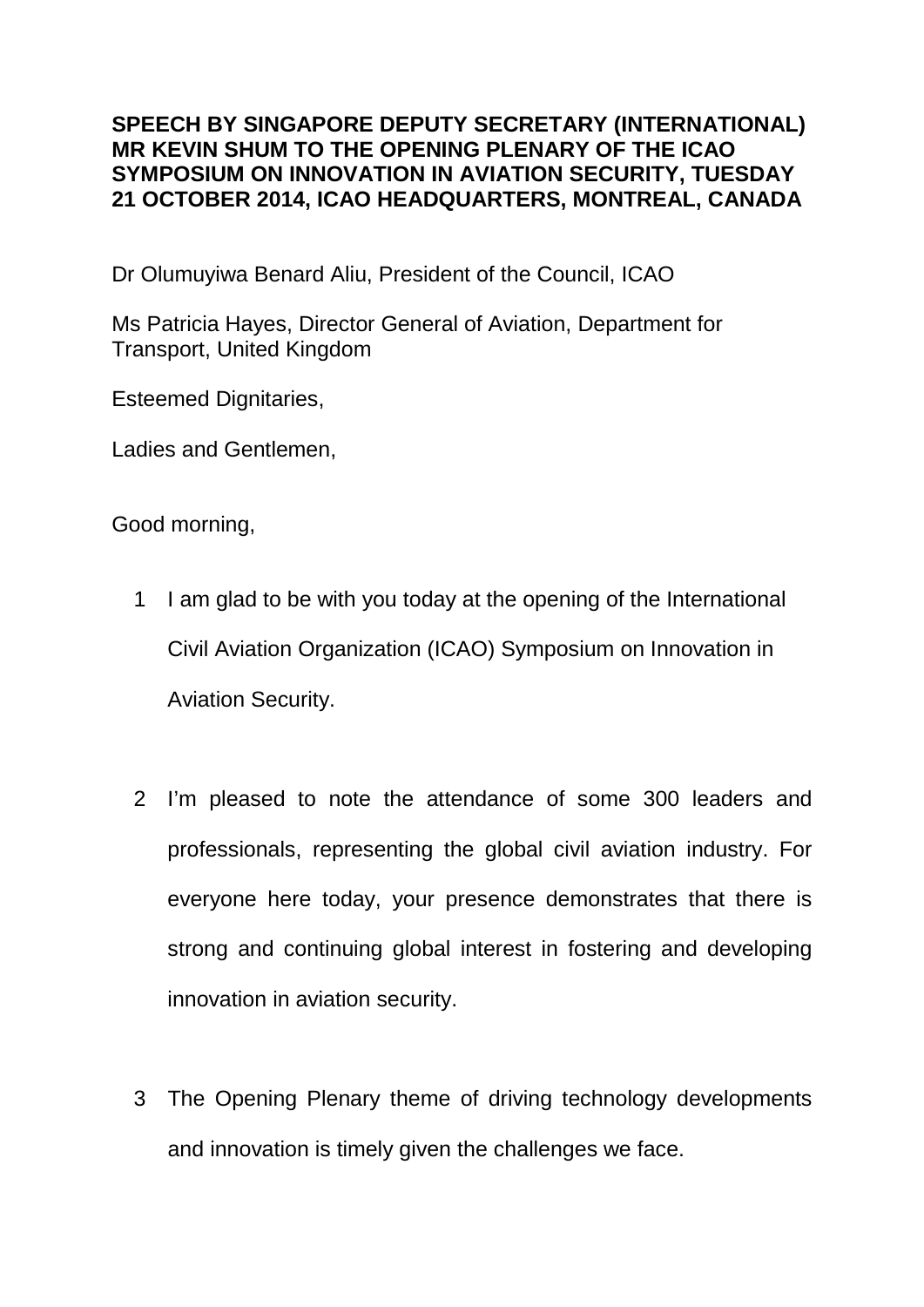- 4 The nature of aviation security threats to civil aviation has evolved over the years. These threats are increasingly sophisticated, and are no longer limited to aircraft hijacks or conventional threats to airports and civil aviation facilities. The threats today have evolved to include Improvised Explosive Devices (or IEDs) and even the use of civil aircraft as weapons of mass destruction, to name a few. Security measures have to keep up with the broader range of threats.
- 5 At the same time, aviation stakeholders recognise the importance of making civil aviation more cost-effective and convenient for the movement of growing numbers of passengers and cargo shipments.
- 6 How do we balance these two seemingly opposed priorities? Technological innovation in aviation security is one way to bridge the gap. Indeed, the ICAO has embraced the theme of adopting modern technology in aviation security. Singapore, as a strong supporter of ICAO's work, and an active participant in many ICAO expert bodies, such as the ICAO Aviation Security Panel, fully supports this direction taken by the ICAO.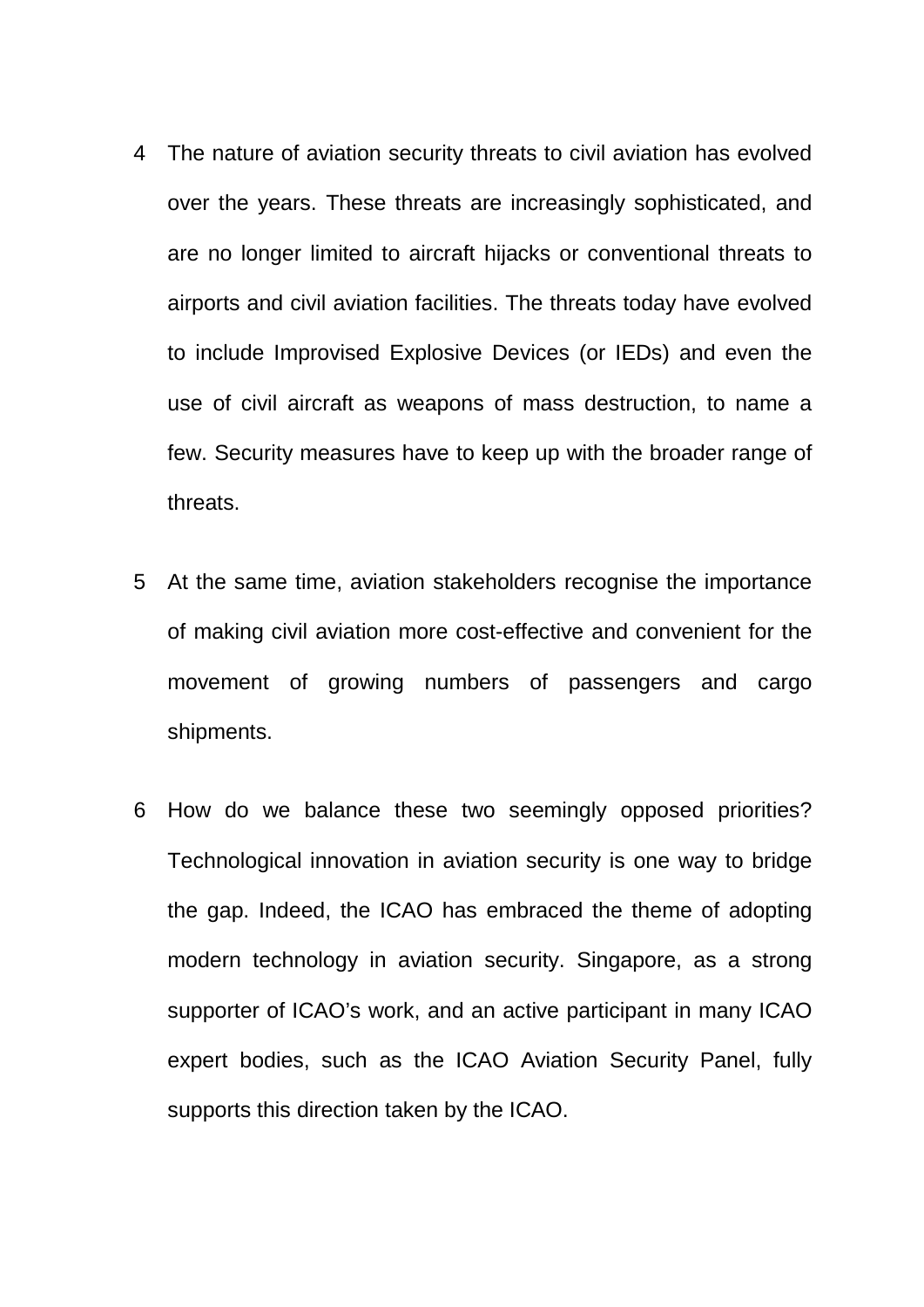#### **The case for technological innovation in aviation security**

- 7 Technological innovation has the potential to offer better and more reliable security outcomes. For example, using technology, such as biometrics, to conduct identity checks instead of having a security officer do the checks, offers greater consistency in identifying persons of concern and sieving out fraudulent impersonators.
- 8 At the same time, technology has much more to offer than just improving security outcomes. For example, technology can offer passengers greater convenience when they go through aviation security checks. Quicker processes, less hassle and anxiety can lead to a better passenger experience and improved facilitation. This is in line with one of the ICAO's strategic objectives of having a healthy balance between security and facilitation.
- 9 Furthermore, the introduction of innovation and technology can lead to significant manpower savings and productivity. This can reduce cost for the entire aviation community.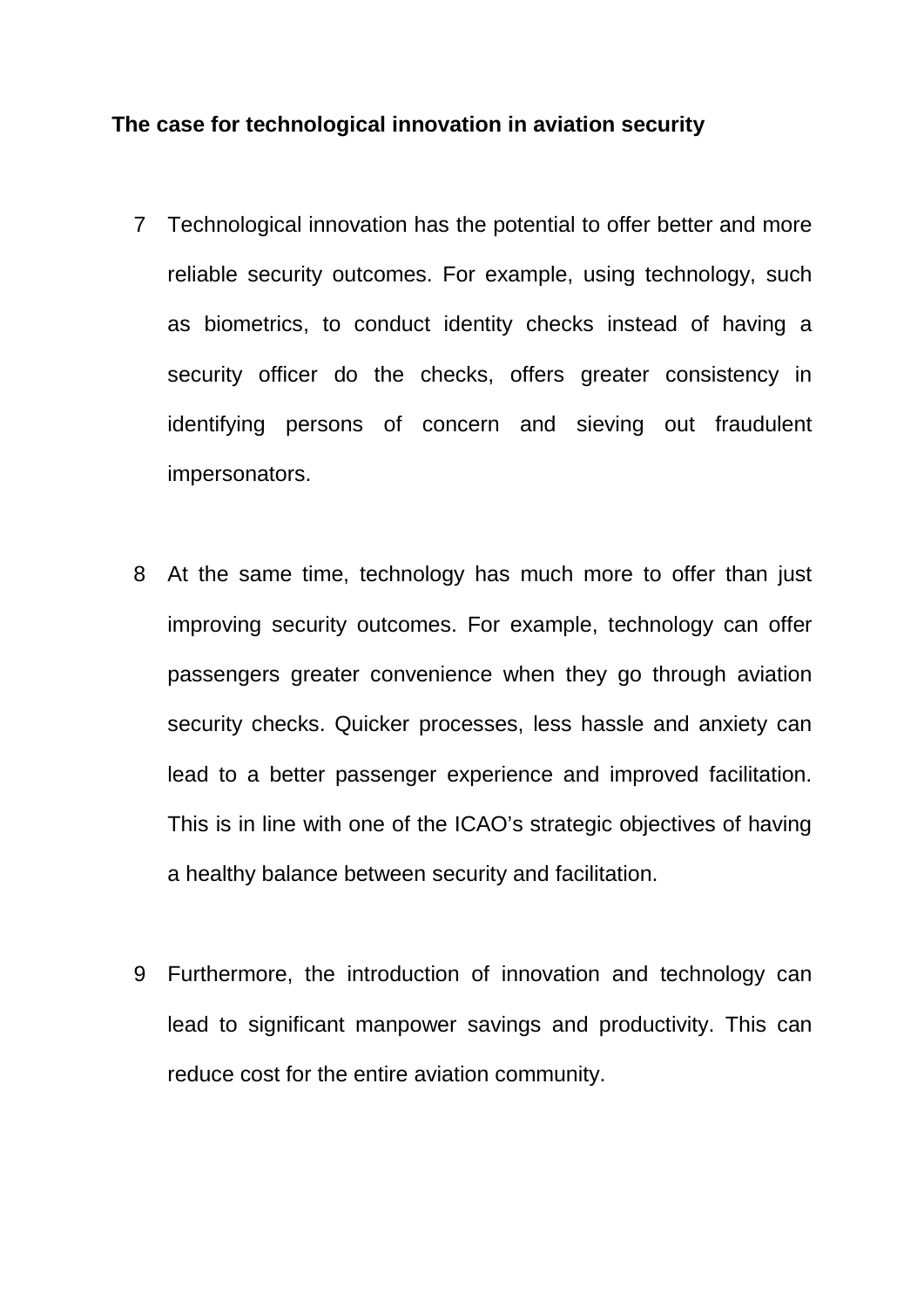### **Looking to the future**

- 10 I believe that we are moving towards a new phase in technological innovation that has the potential to substantially improve security measures and outcomes. This new phase is being driven by the convergence and maturing of three technologies.
- 11 Firstly, greater applications of data. Most of us are already familiar with biometrics. The next phase of biometrics applications will improve the consistency of security outcomes, by replacing the human verification of identification documents with technology. Beyond this, we will increasingly gain the ability to mine big data to ensure more targeted and more accurate risk management.
- 12 Secondly, better and more accurate detection technologies are being developed. Today's state-of-the-art, body scanners or Advanced Imaging Technology (AIT) equipment allows us to detect non-metallic IEDs which conventional metal detectors cannot detect. Tomorrow's technologies will be even more capable, helping security officers detect and locate objects of concern more accurately, thus increasing the level of security whilst reducing the processing time at security checkpoints.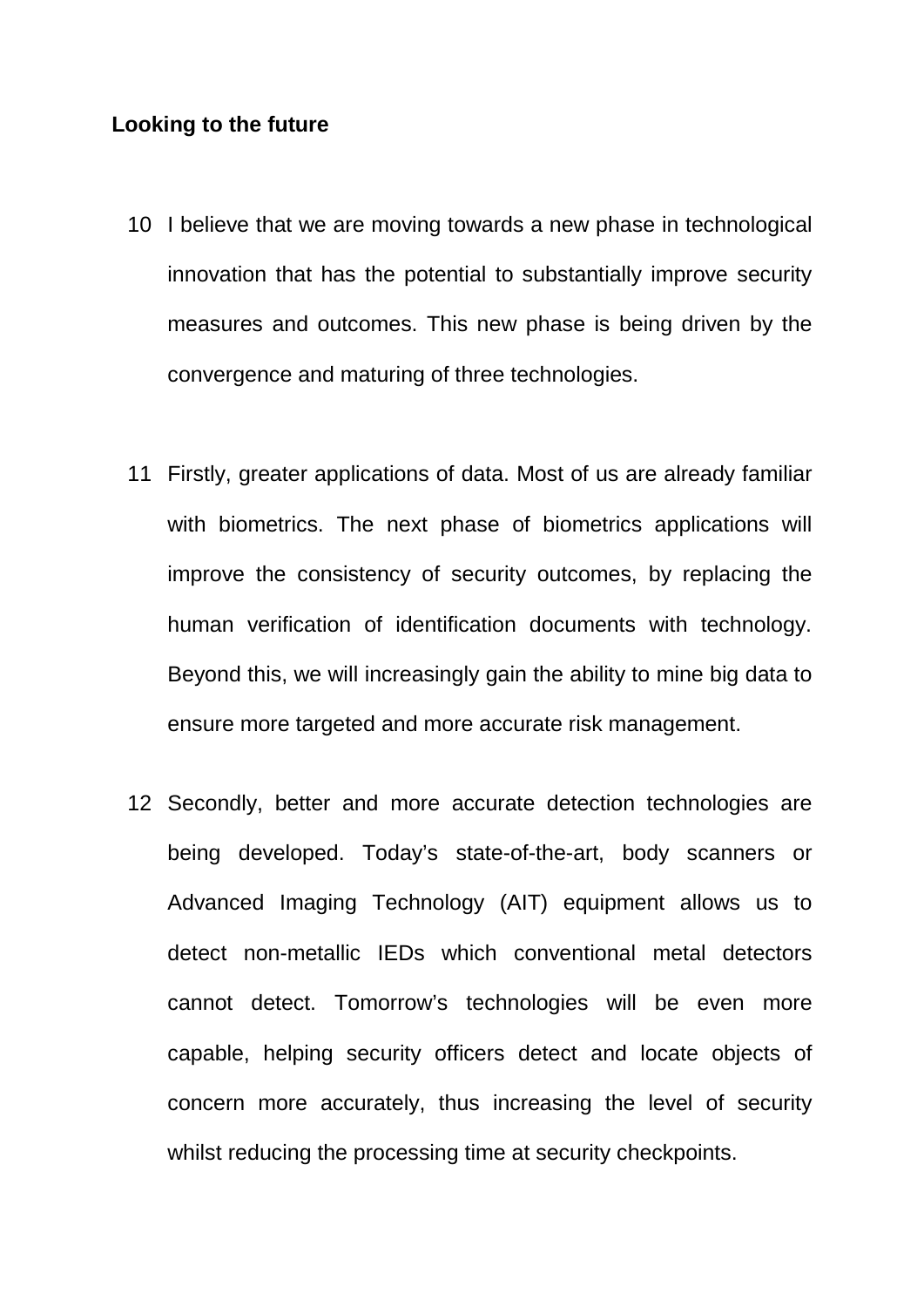13 Finally, increasing automation of human tasks. The maturing of robotics technologies and the automation of aviation security tasks will augment and supplement the human security officer. This in turn will reduce the need for highly trained and scarce security officers, whilst minimising human error in these tasks.

# **Enabling factors for successful innovation and technology in aviation security**

- 14 Whilst these developments offer significant benefits to the aviation community, we will also need to address the challenges that these technologies bring along.
- 15 Foremost amongst these will be privacy. To tap on these developments, airports and security agencies will collect, store and analyse growing amounts of personal data. To get acceptance from passengers and air crew, we will need to guarantee them that their privacy will be protected, there will be no privacy breaches, and the data is used only in their best interests.
- 16 Passengers will also need to adjust to a different experience when they use airports. Today's passengers are used to interacting with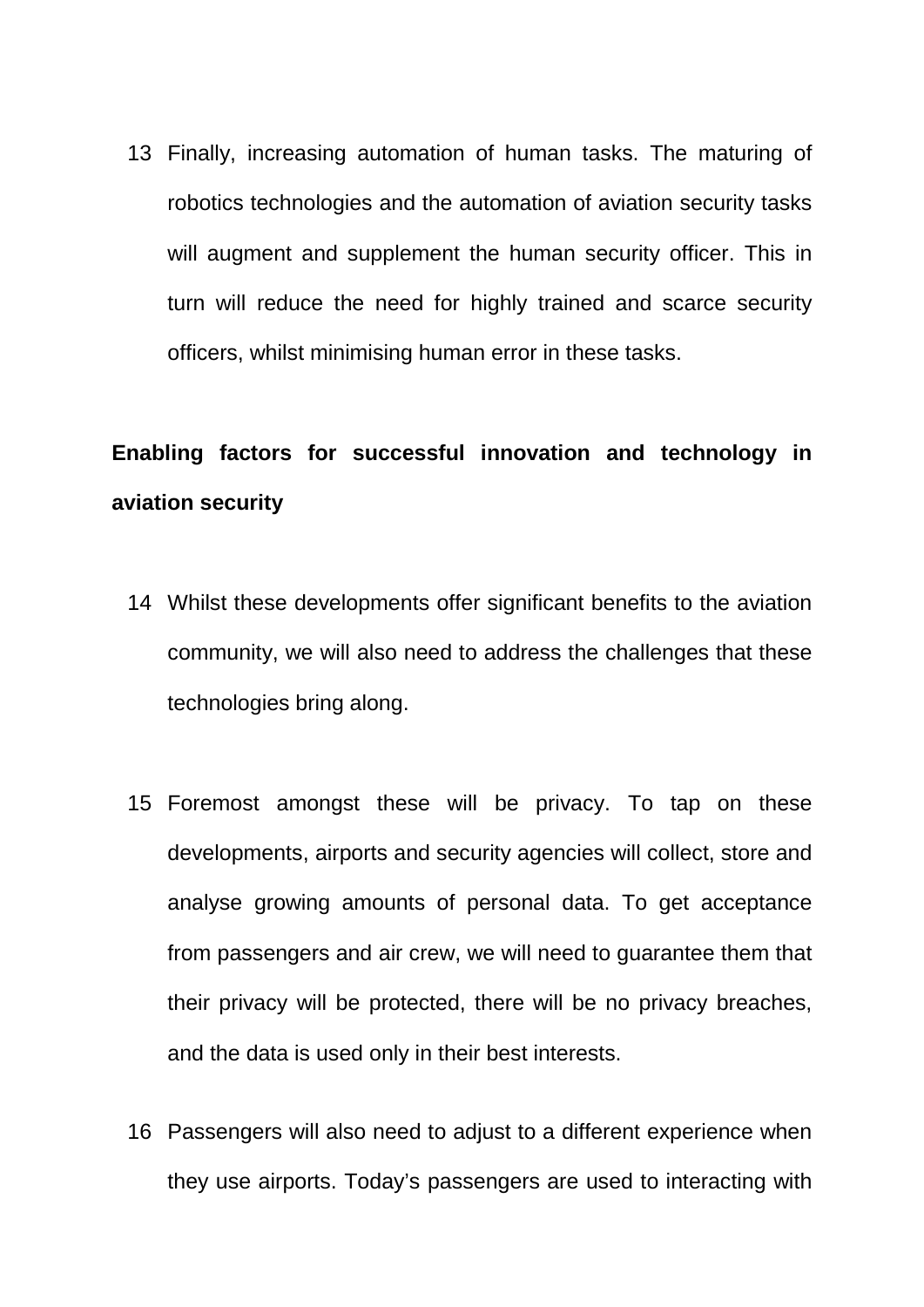human beings, but as these technologies mature, they will have to adjust to increasingly being screened and served by machines. There will also be higher expectations that passengers will know how to use and interface with new and advanced security screening and other technologies at airports as they navigate their way from check-in to boarding the aircraft.

17 Cost will also be a significant consideration. New technology usually requires significant upfront investment. In particular, early adopters of technology typically pay a higher cost for new innovation and technology.

### **Role of Governments**

18 States will therefore have an important role to play in shepherding technological innovation. Governments will need to be thoughtleaders and engage stakeholders. They will have to put in place regulatory frameworks to ensure privacy and secure user buy-in, whilst helping to mobilise the resources to acquire and implement these technologies. And they will need to be pragmatic, even while they push for new innovation and technology. Properly executed, they will achieve better security outcomes, improving passenger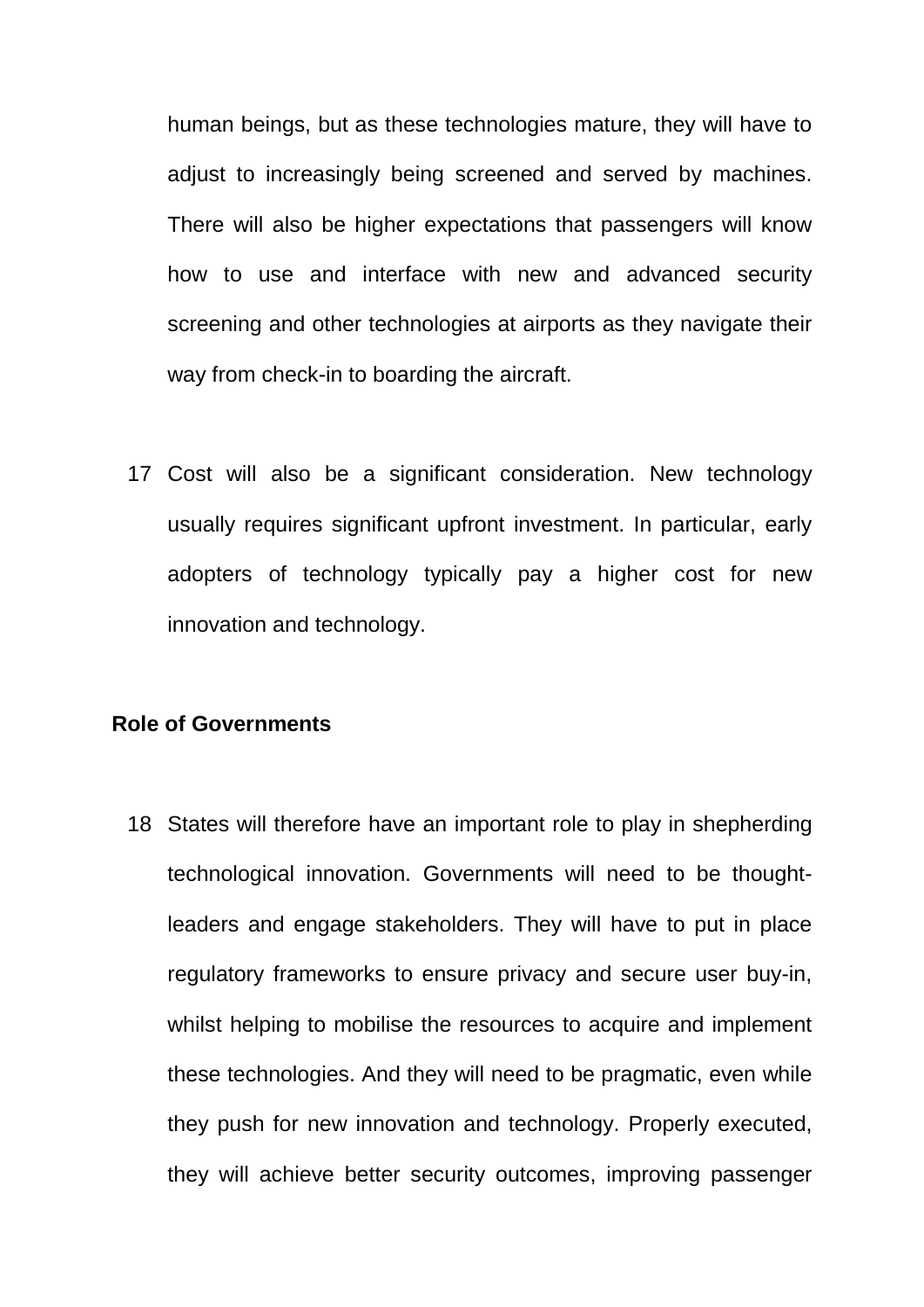experience whilst improving the bottom line for the aviation community.

- 19 Let me cite an example of what Singapore is doing in this regard. In Singapore, our aviation sector continues to grow, and Singapore Changi Airport now handles more than 50 million passengers per annum, whilst costs and manpower are key constraints. Therefore, Singapore intends to roll out new airport processes as we build our new Terminal 4 in Singapore Changi Airport. These new airport processes, known as the FAST travel process, will involve the integration of biometrics, automated access control checks, baggage security, and departure immigration checks into one seamless process. We will subsequently roll out FAST to all of Changi's terminals.
- 20 We are already addressing some of the anticipated challenges with small scale pilots of the FAST travel process at Changi Airport's existing Terminals. We will need to convince passengers that automated processes can deliver a superior passenger experience at the airport. We will also put in place safeguards to ensure that passengers' privacy is protected. We will have to accept a slightly higher cost of implementation, as some of the